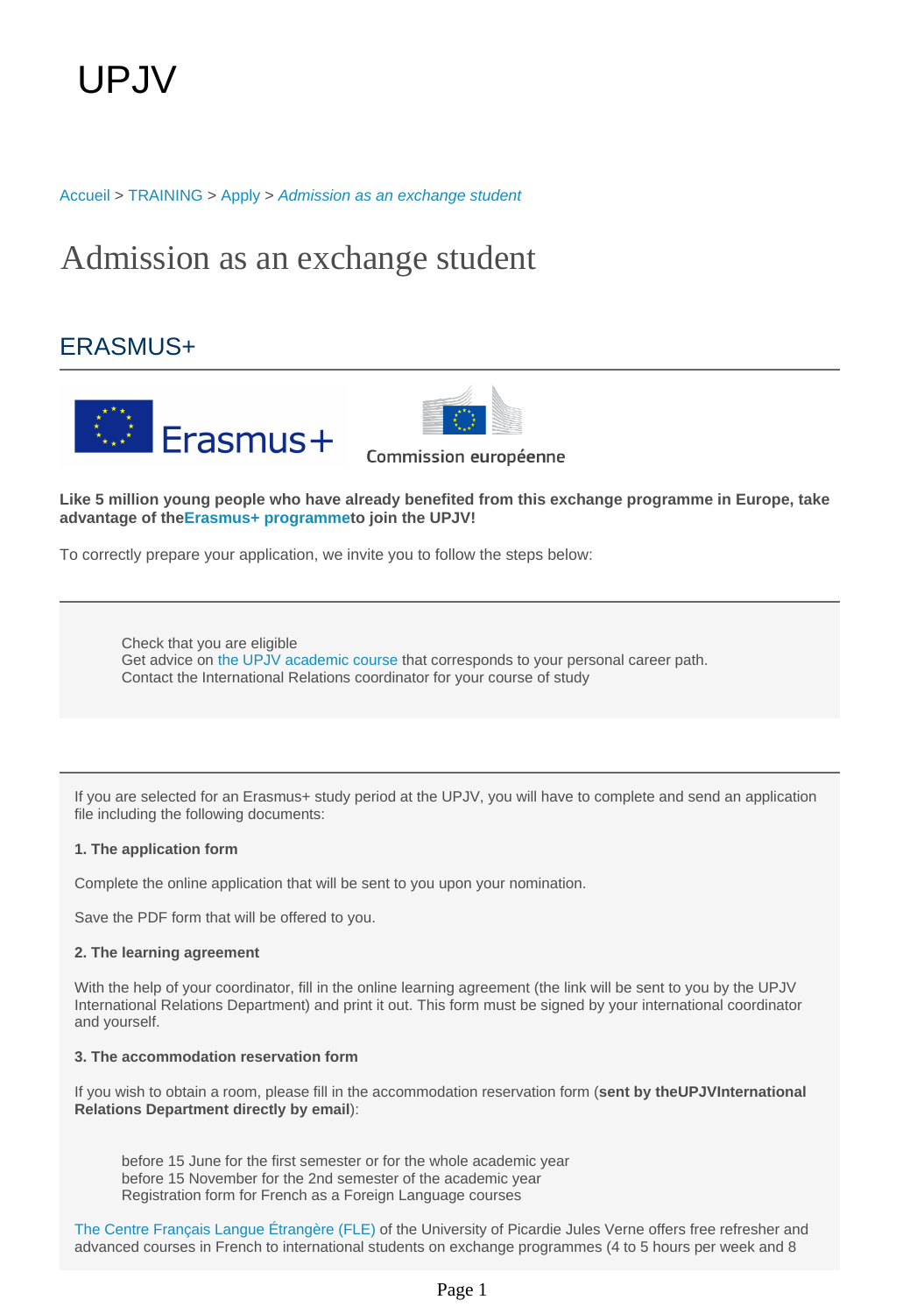ECTS). To register, please fill in the registration form and attach it to your application.

To register, please attach the completed registration form to your application.

**NB: at the time of application you are required to have a minimum level of B1 in French. (certificate/letter from your university or official test)**

Send your complete file (application form + study contract + photo  $/$  + accommodation reservation form  $/$  + registration form for FLE courses) **by email.**

If you are a national of a country in the European Economic Area (EEA = European Union (EU) countries and Iceland, Liechtenstein, Norway), you do not need a student visa to study, do an internship in France or work during your studies (within the limit of a 964-hour contract per year).

You must be covered by a sickness and maternity insurance and have sufficient resources to support yourself.

If you are from Turkey, United Kingdom or the Former Yugoslav Republic of Macedonia, you must apply for a visa. Contact the French Embassy in your country to find out about the administrative procedures.

**For more information**, [see the section "The different types of visas" on the Campus France website](https://www.campusfrance.org/en/the-different-types-of-visas) and the [Fr](https://france-visas.gouv.fr/en_US/web/france-visas/welcome-page) [ance-Visa website](https://france-visas.gouv.fr/en_US/web/france-visas/welcome-page), the official website for visas to France. See also [our "VISAS" section.](https://welcome.u-picardie.fr/campus-life/prepare-your-stay/prepare-your-stay-632628.kjsp?RH=1620035542123)

Naliia Vakulenko, originally from Ukraine, was a student exchange student at the UPJV through the Erasmus+ programme. On the occasion of the 30th anniversary of the programme, celebrated in 2017, she testifies to the importance of this extraordinary opportunity for academic exchange.



The new [Erasmus+ App](http://erasmusapp.eu) is a mobile application for Erasmus+ participants which will put the whole mobility experience at the fingertips of young people. The objective of the project is to render mobility easy,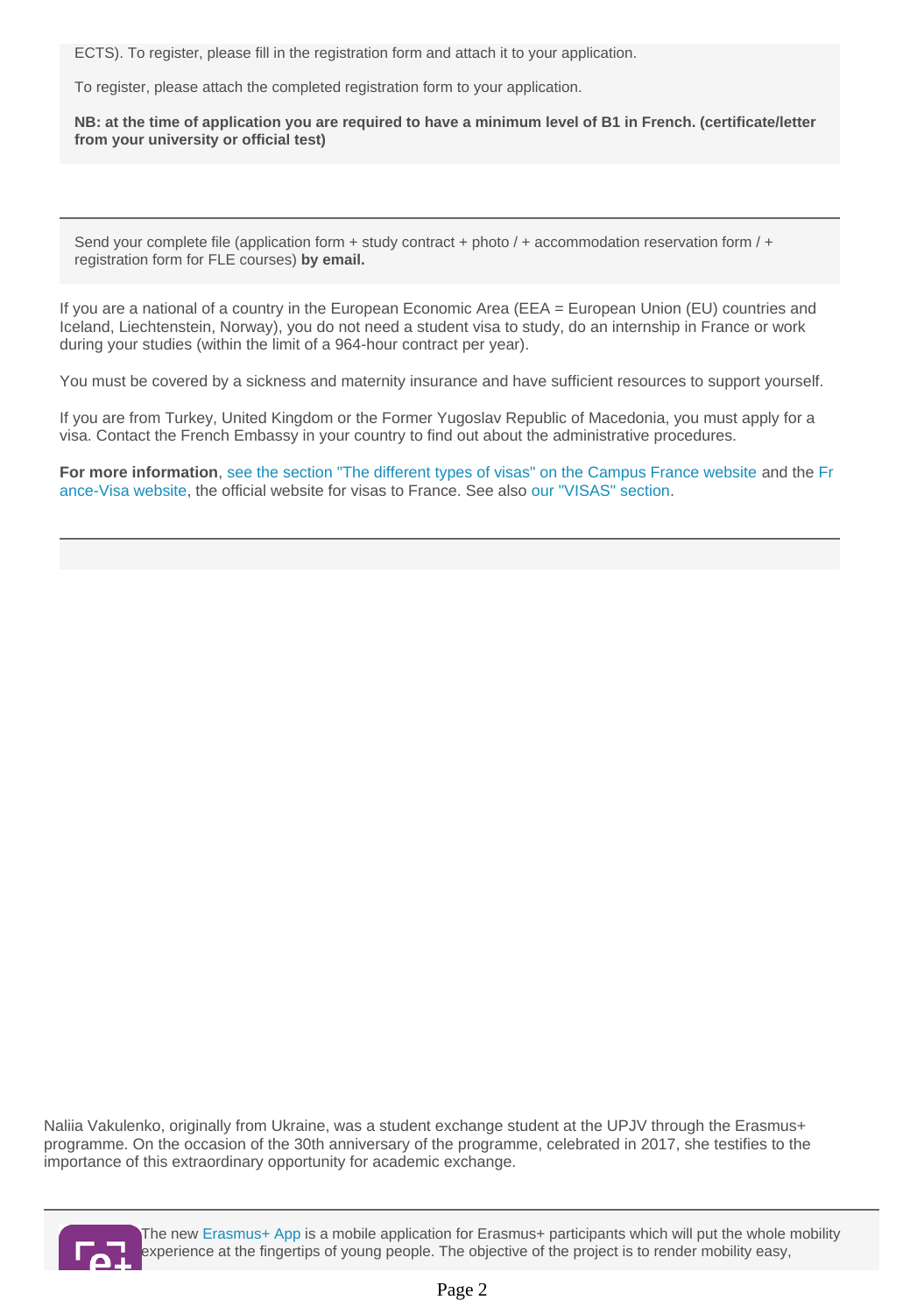

## MUNDUS MESC+



#### **III MESC Erasmus Mundus** Commission européenne Joint Master Degree

**Your contact:** Jamila TAMIMY - jamila.tamimy@u-picardie.fr

Students with a Bachelor's degree may have the opportunity to join the UPJV through a scientific academic course of excellence in the field of Energy: the Erasmus Mundus Joint Master Degree "Materials for Energy Storage and Conversion" (MESC+ ). This

two-year Master's programme, supported by the European Commission through the Erasmus+ programme, is characterised by an imposed mobility scheme between partner universities.

## **Several partners are involved in the MESC+**:

5 European universities in France, Poland, Slovenia and Spain (Amiens, Toulouse, Warsaw, Ljubljana, Bilbao)

- 1 university in US (Drexel)
- 1 university in Australia (Deakin)
- 1 European research institute (ALISTORE)
- the French network on energy storage (RS2E)
- the Slovenian National Institute of Chemistry (NIC)
- 1 research centre in Spain (CIC Energigune)

MESC+ is led by members of several world-class research laboratories in the field of energy-related materials. They are all working closely together in several European and trans-European projects.

This Master programme welcomes every year around 30 students from different continents, selected on specific academic criteria that may give them the chance to be awarded a scholarship up to 39.000€. As it is entirely taught in English, a B2+ level is required.

**For more information on Erasmus Mundus**: [https://ec.europa.eu/programmes/erasmus-plus/opportunities/individuals/](https://ec.europa.eu/programmes/erasmus-plus/opportunities/individuals/students/erasmus-mundus-joint-master-degrees_en) [students/erasmus-mundus-joint-master-degrees\\_en](https://ec.europa.eu/programmes/erasmus-plus/opportunities/individuals/students/erasmus-mundus-joint-master-degrees_en)

**For more information and to apply, please visit the MESC+ website**:<https://mesc-plus.eu/>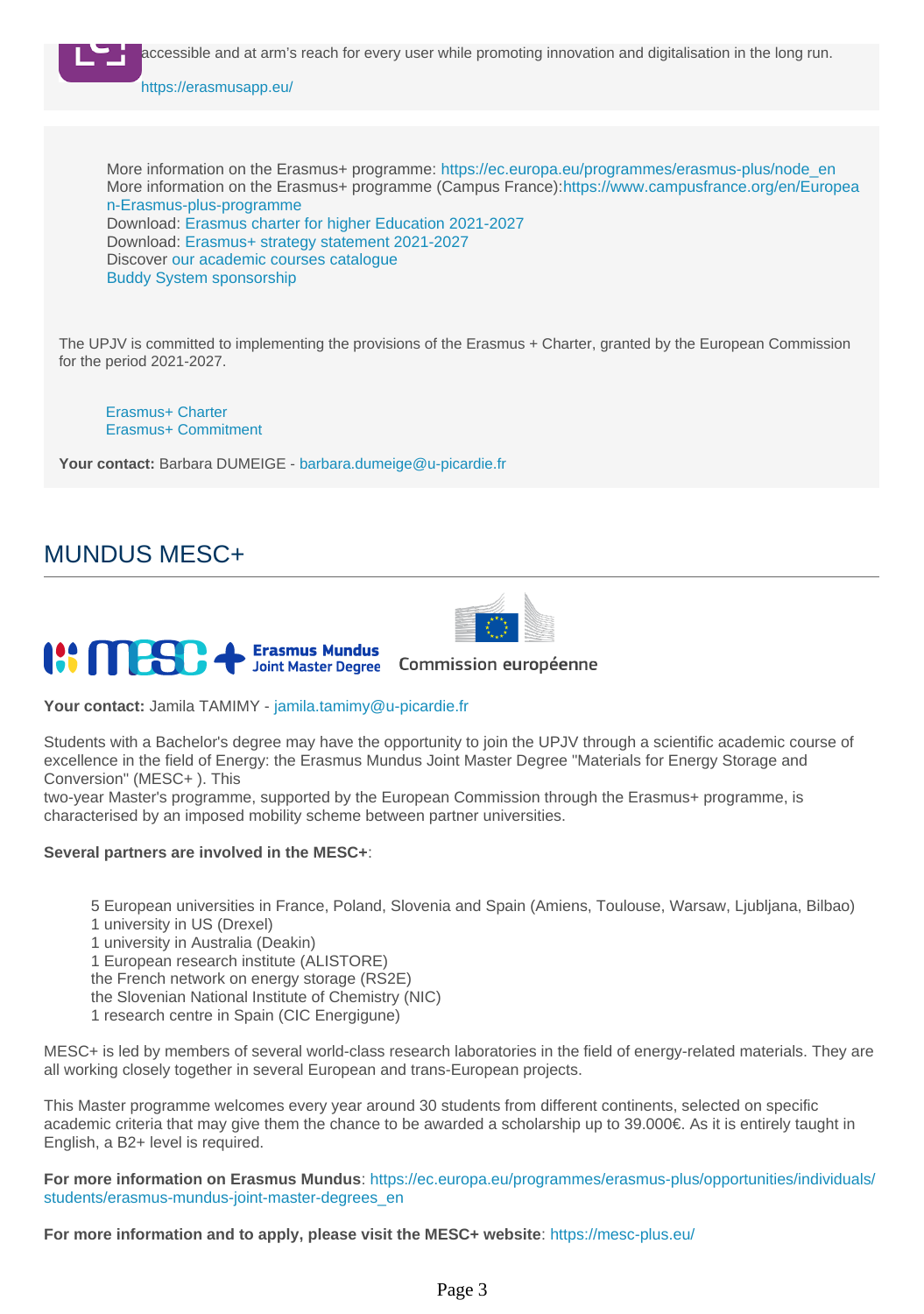

**INTERUNIVERSITAIRE** 

If you are a student from Quebec, [the BCI programme,](https://echanges-etudiants.bci-qc.ca/en/) a privileged exchange programme within the French-speaking world, offers you the possibility of joining the UPJV during your studies.

**Your contact:** Mélanie ALVES - melanie.alves@u-picardie.fr

You will check that you are eligible and will be advised on[the UPJV academic course](https://welcome.u-picardie.fr/training/find-a-course/find-a-course-632546.kjsp?RH=1620035542123) that corresponds to your personalised career path. You will be invited to contact the International Relations pedagogical coordinator of your field of study.

The selection of candidates takes into account their transcripts. Once you have been selected, the UPJV will receive an official nomination email, at the UPJV International Relations Department (DRI), at the following address: dri@u-pic ardie.fr

The DRI of the UPJV will send you the application form to complete in order to validate your request for mobility.

#### **The learning agreement**

With the help of your coordinator, fill in the learning agreement that will be sent to you by the UPJV International Relations Department, and print it. This learning agreement must be signed by your international coordinator and by you.

#### **The accommodation reservation form**

If you wish to obtain a room, please complete the accommodation reservation form: before 15 June for the first semester or for the whole academic year - before 15 November for the 2nd semester of the academic year.

#### **Registration form for French as a foreign language courses**

The Centre de Français Langue Étrangère (FLE)of the University of Picardie Jules Verne offers free refresher and advanced courses in French to international students on exchange programmes (4 to 5 hours per week and 8 ECTS). To register, please fill in the registration form and attach it to your application.

Send your complete file (application form  $+$  study contract  $+$  photo  $/+$  accommodation reservation form  $/+$  registration form for FLE courses) by post to the UPJV International Relations Department:

#### **International Relations Directorate**

For the attention of Ms Barbara DUMEIGE University of Picardie Jules Verne 11 rue des Francs Mûriers - 80000 Amiens

To study in France, you must apply for a visa. Contact the French Embassy in Quebec to find out about the administrative procedures.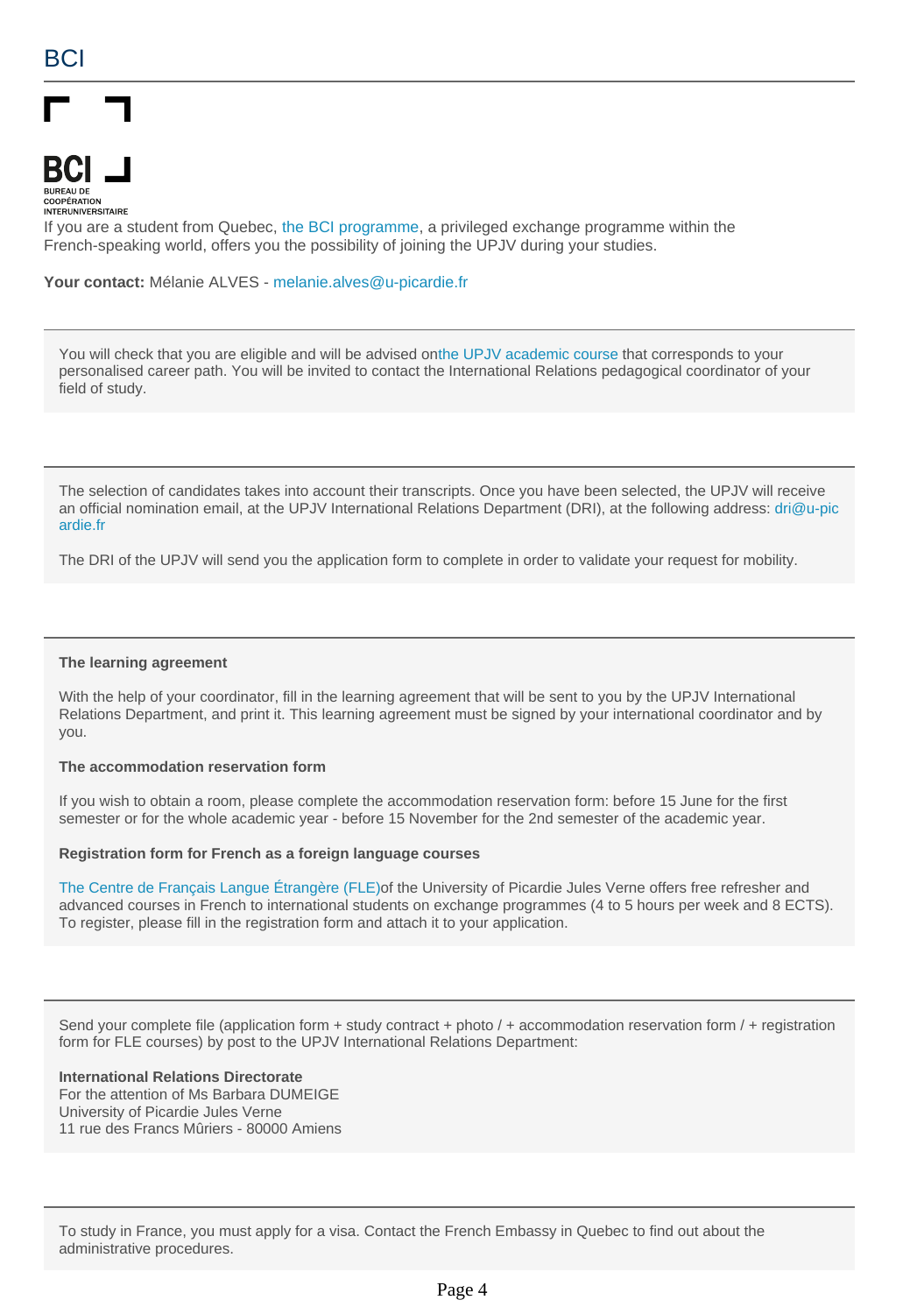**For more information**, see [the Campus France website](https://www.campusfrance.org/en/the-different-types-of-visas)and the [France-Visaw](https://france-visas.gouv.fr/en_US/web/france-visas/welcome-page)ebsite, the official visa website for France.

#### **Here are some examples of average prices to give you an idea of the cost of living in Amiens:**

A baguette: €0.80 (in supermarkets); €0.90 (in bakeries) A litre of milk: approximately €1.00 250 g butter: €1.25 1kg of potatoes: €1.45 12 eggs: €2.65 A sandwich from €3 One soft drink €1 A draught beer in a bar: €4 to €6.5 A coffee: €1.20 A student menu in a CROUS restaurant: €3.25 (starter, hot dish, cheese and dessert) A sandwich formula in a CROUS restaurant: €3.25 (sandwich with baguette of your choice + bottle of water + cake or fruit or compote or chips depending on the restaurant) A meal in a restaurant: €10 to €15 for a dish A bus ticket: €1.40 A monthly bus pass (student rate):  $\epsilon$ 23. A cinema ticket (student rate): €5.60 to €9.30 A stamp: €1.08 (slow rate) to €1.28 (priority letter)

## BILATERAL CONVENTION

If your university is a partner of the UPJV (agreements), you can take part in a study period at the UPJV to consolidate your knowledge and skills (without validation of a UPJV diploma) and benefit from international mobility to enrich your course.

**Your contact at the International Relations Department:** Mélanie ALVES - melanie.alves@u-picardie.fr

You will check that you are eligible and will be advised on [the UPJV academic course](https://welcome.u-picardie.fr/training/find-a-course/find-a-course-632546.kjsp?RH=1620035542123) that corresponds to your personalised career path. You will be invited to contact the International Relations pedagogical coordinator of your field of study.

The selection of candidates takes into account their transcripts. Your university will make a selection among the exchange candidates and will inform the host universities concerned. Upon receipt of your official nomination by email, the UPJV International Relations Department will send you the application form to complete in order to validate your mobility request.

**Contact UPJV**: dri@u-picardie.fr

**The application form**Complete the online application form that will be sent to you upon your nomination from your University

Save the PDF form that will be offered to you.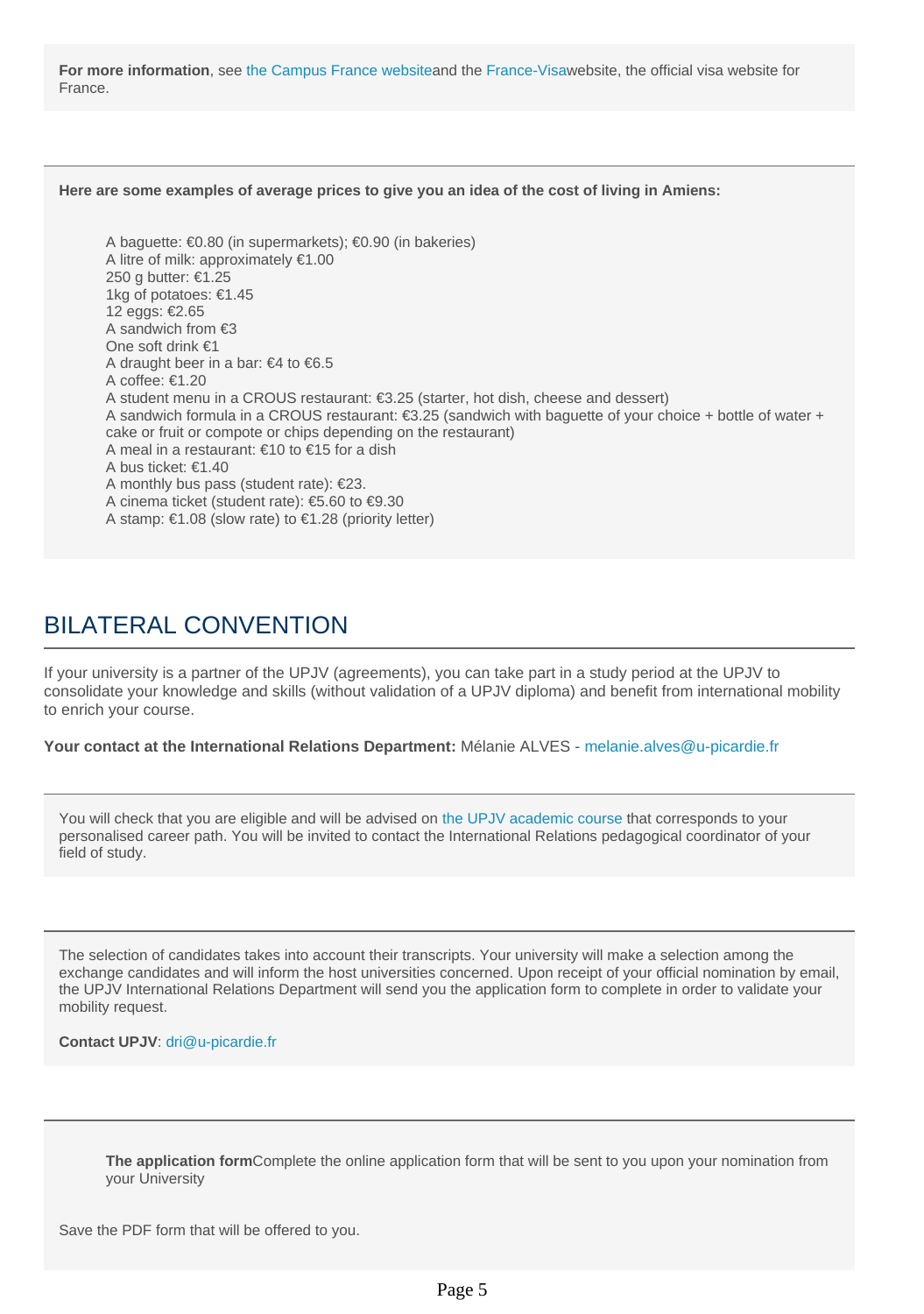#### **The learning agreement**

With the help of your coordinator, fill in the learning agreement that will be sent to you by the UPJV International Relations Department, and print it. This learning agreement must be signed by your international coordinator and yourself.

#### **The accommodation reservation form**

If you wish to obtain a room, please complete the accommodation reservation form: before 15 June for the first semester or for the whole academic year - before 15 November for the 2nd semester of the academic year.

### **A passport photo**

Add a passport photo as part of your application.

### **Registration form for French as a Foreign Language courses**

The Centre de Français Langue Étrangère (FLE)of the Université de Picardie Jules Verne offers free refresher and advanced courses in French to international students on exchange programmes (4 to 5 hours per week and 8 ECTS). To register, please fill in the registration form and attach it to your application.

Send your complete file (application form  $+$  study contract  $+$  photo  $/+$  accommodation reservation form  $/+$  registration form for FLE courses) by email to dri@u-picardie.fr

To study in France, you must apply for a visa. Contact the French Embassy in your country to find out about the administrative procedures.

**For more information**, see [the Campus France website](https://www.campusfrance.org/en/the-different-types-of-visas)and the [France-Visaw](https://france-visas.gouv.fr/en_US/web/france-visas/welcome-page)ebsite, the official visa website for France.

## ISEP



If your university is a member of the [ISEP programme \(International Student Exchange Programs\),](https://www.isepstudyabroad.org/) you can apply for a study period at the UPJV. As a native speaker, you will be offered the opportunity to join the Maison des Langues (Language Centre) team, upon your arrival, for cultural and recreational adds-on activities in English.

**Your contact:** Mélanie ALVES, **ISEP Host Coordinator -**melanie.alves@u-picardie.fr

To correctly prepare your application, we invite you to follow the steps below:

The International Relations department of your university (Study Abroad Advisor or Home ISEP Coordinator) and the International Relations pedagogical coordinator of your field of study can inform you about the advantages of an ISEP mobility, help you to constitute the ISEP file, and advise you [on the UPJV trainingw](https://welcome.u-picardie.fr/training/find-a-course/find-a-course-632546.kjsp?RH=1620035542123)hich will correspond to your personalised professional path.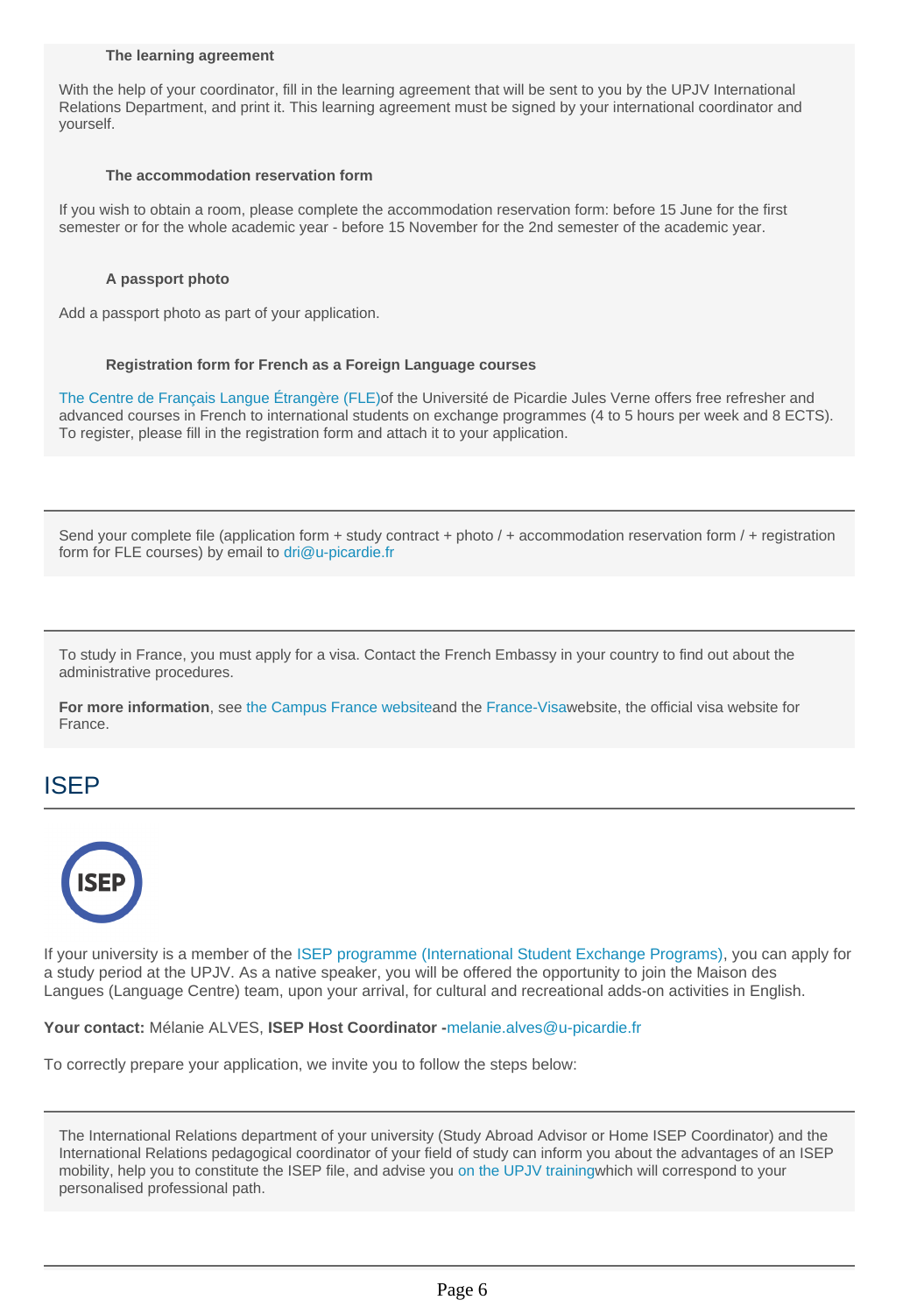You will be able to put together your application by following these 6 steps:

Create your ISEP account on the ISEP Global website: <https://www.isepstudyabroad.org/planning/how-to-apply>

Ask your Study Abroad Office for information. Your advisor or home ISEP coordinator will be able to help you complete the application form and advise you on the application procedures.

Start your online application before the deadlines: 15 February for a stay in the 1st semester or academic year - 1st September for a stay in the 2nd semester.

Make sure your credits are transferred. We recommend that you check with your Home ISEP coordinator or study abroad advisor to understand how your university will transcribe credits for subjects taken at UPJV.

Prepare your application documents: letter of recommendation, transcripts, language test, letter of motivation and upload them to your online application space via your account that you have previously created.

Submit your application online via the ISEP portal: [https://www.isepstudyabroad.org](https://www.isepstudyabroad.org/planning/how-to-apply) Once you have submitted your application, your ISEP coordinator at the UPJV will study your file and send you a complete package with all the necessary information for your stay in Amiens Registration form for French as a foreign language courses

The Centre Français Langue Étrangère (FLE)of the University of Picardie Jules Verne offers free refresher and advanced courses in French to international students on exchange programmes (4 to 5 hours per week and 8 ECTS). To register, please fill in the registration form and attach it to your application.

To study in France, you must apply for a visa. Contact the French Embassy in the United States to find out about the administrative procedures. ISEP Global will also be able to provide you with information and guidance at this stage.

**For more information**, see [the Campus France website](https://www.campusfrance.org/en/the-different-types-of-visas)and the [France-Visaw](https://france-visas.gouv.fr)ebsite, the official visa website for France.

[See also our "Visas" section.](https://welcome.u-picardie.fr/campus-life/prepare-your-stay/prepare-your-stay-632628.kjsp?RH=1620035542123)

When you arrive in France, in Amiens, come and meet your contact person:

**Ms Mélanie Alves** International Relations Department University of Picardie Jules Verne 11 rue des Francs Mûriers - 80000 Amiens

**Accommodation:**Once you have been officially accepted by the UPJV, a room in a university residence will automatically be reserved for you by the UPJV's International Relations Department.

**Scholarships:**You will receive a monthly grant of €300 to cover personal expenses and travel in the city.

**Here are some examples of average prices to give you an idea of the cost of living in Amiens:**

A baguette: €0.80 (in supermarkets); €0.90 (in bakeries) A litre of milk: approximately €1.00 250 g butter: €1.25 1kg of potatoes: €1.45 12 eggs: €2.65 A sandwich from €3 One soft drink 1 €.